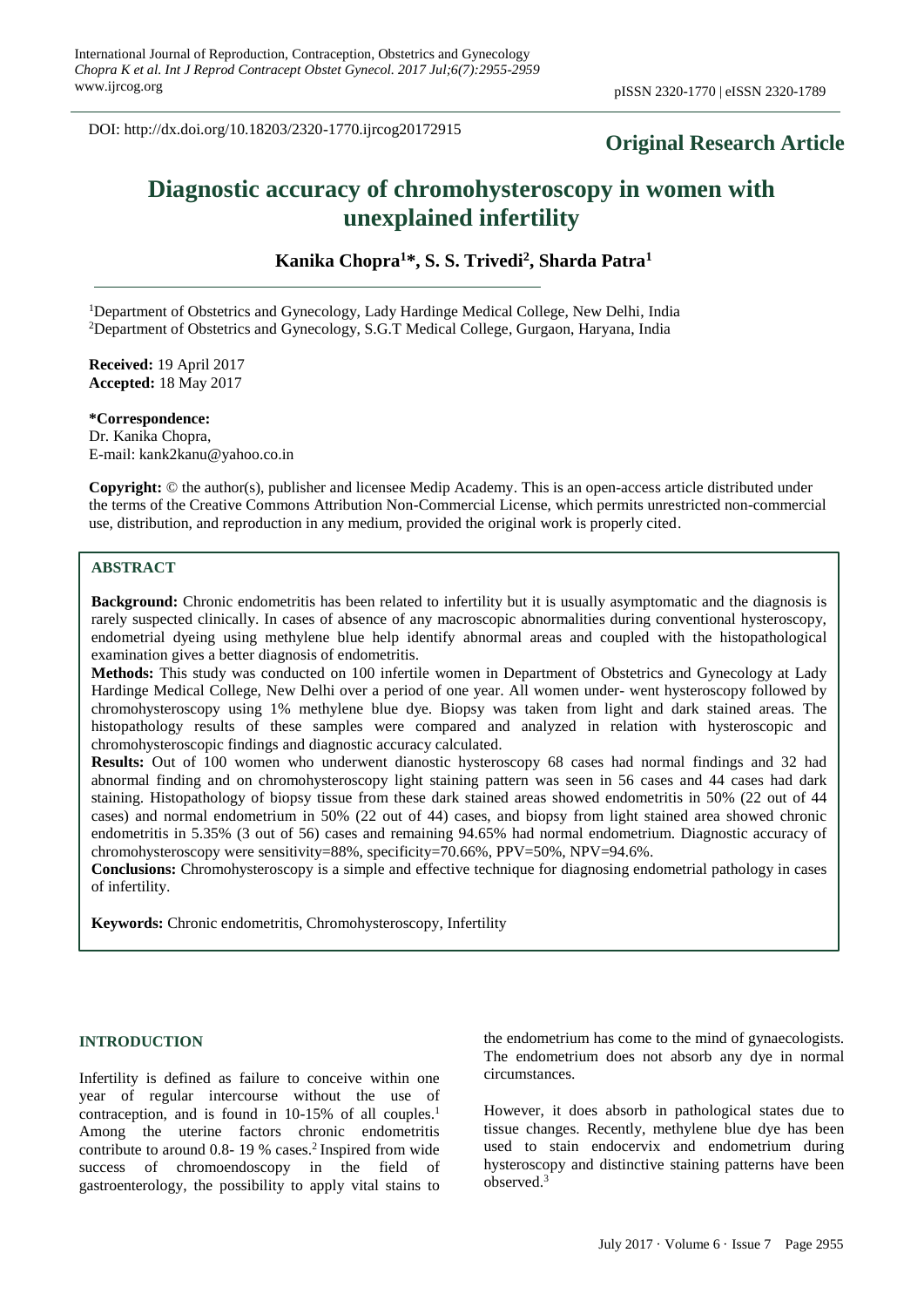This study was proposed to study the diagnostic accuracy of chromohysteroscopy for detection of subtle endometrial leasions in cases of unexplained infertility, which has not been used as a diagnostic modality so far in clinical practice. Hence, the current study was done to evaluate the role of chromohysteroscopy in detecting endometrial pathologies in patients of infertility using a safe, readily available and a cost-effective dye, methylene blue.

# **METHODS**

This was a prospective observational study carried out in the Department of Obstetrics and Gynecology at Lady Hardinge Medical College, Delhi over a period of one year. Ethical clearance was taken from Institutional Ethical Committee. Hundred women with complaint of unexplained infertility were recruited after written informed consent. Detailed history and clinical examination were followed by baseline investigations. Patients were taken up for diagnostic hysteroscopy followed by chromohysteroscopy and guided biopsy was taken and sent for histopathology.

The cervical canal was visualized after which uterine cavity was observed, first in its totality and then systematically in each portion of the fundus, anterior wall, posterior wall, lateral walls and the uterine cornua and the findings were noted. Five millilitre of 1% methylene blue was introduced through the hysteroscopic inlet. After five minutes of waiting, distending medium flow was continued again and endometrium was washed. Uterine cavity was then visualized for the staining pattern and findings were recorded. Biopsies were obtained from dark and light stained areas and sent for histopathological examination in formalin. All the findings of hysteroscopy and chromohysteroscopy were compared with histopathological findings. Sensitivity, specificity, positive predictive and negative predictive values were calculated to assess diagnostic accuracy of hysteroscopy and chromohysteroscopy using histopathology as the gold standard.

#### **RESULTS**

In the present study, mean age of cases was  $28.23 \pm 3.72$ years (Table 1).

#### **Table 1: Distribution of cases according to age.**

| Age (yrs)          | No. of cases $(N)$ | $\frac{0}{0}$ |
|--------------------|--------------------|---------------|
| $\overline{20-25}$ | 27                 | 27            |
| $26 - 30$          | 55                 | 55            |
| $31 - 35$          | 15                 | 15            |
| $>36$              |                    |               |
| Total              | 100                | 100           |

Mean age: 28.23±3.722

Seventy three cases had primary infertility and twenty seven had secondary infertility (Table 2). Of the 100 cases, 68 had normal hysteroscopic findings and 32 had abnormal findings.

#### **Table 2: Distribution of cases according to type of infertility.**

| <b>Type of infertility</b> | No. of cases $(N)$ | $\frac{6}{10}$ |
|----------------------------|--------------------|----------------|
| Primary                    | 73                 | 73             |
| Secondary                  | 27                 | 27             |
| Total                      | 100                | 100            |

# **Table 3: Distribution of cases according to hysteroscopy findings.**

| <b>Overall</b> |                                         | No. of                    | <b>Percent</b> |
|----------------|-----------------------------------------|---------------------------|----------------|
| findings       |                                         | cases (n) $(\frac{6}{6})$ |                |
| Normal         |                                         | 68                        | 68             |
| Abnormal       |                                         | 32                        | 32             |
|                | <b>Intracavitary lesions</b>            | 18                        | 56.25          |
|                | Subseptate/arcuate/<br>Rudimentary horn | $3*$                      | 16.66          |
|                | Submucous fibroids                      | 5                         | 27.77          |
|                | Polyps                                  | 5                         | 27.77          |
|                | Micropolyps                             | 3                         | 16.66          |
|                | Necrotic growth                         | 1                         | 5.55           |
|                | Bony spicule                            | $1*$                      | 5.55           |
|                | <b>Endometrial lesions</b>              | 14                        | 43.75          |
|                | Diffuse endometrial<br>disease          | 11                        | 78.57          |
|                | Shaggy<br>endometrium                   | 5                         | 45.45          |
|                | Flimsy adhesions                        | 4                         | 36.36          |
|                | Dense adhesions/<br>synechiae           | 2                         | 18.18          |
|                | Hyperemia with<br>white spots           | 3                         | 21.43          |

\*1 bony spicule and arcuate uterus had associated findings of hyperemia.

Amongst the cases that had abnormal hysteroscopic findings 18 had intracavitary lesions and 14 had endometrial lesions. In the cases who had intracavitary lesion (n=18), subseptate uterus, arcuate uterus and rudimentary horn was seen in 1case each (confirmed on laproscopy). Submucous fibroids and polyps were there in 5 cases each. Presence of micropolyps was seen in 3 cases followed by necrotic growth and bony spicule in one each.

Amongst the women who had endometrial lesions  $(n=14)$ , 11 had diffuse endometrial disease (shaggy endometrium in 5, flimsy adhesions in 4 and dense adhesions/ synechiae in 2 women) and the remaining 3 patients had diffuse hyperemia with white spots as can be appreciated in Table 3.

Biopsy findings in patients with normal and abnormal hysteroscopy showed endometritis in 13 out of 68 cases and 12 out of 32 cases respectively (Table 4).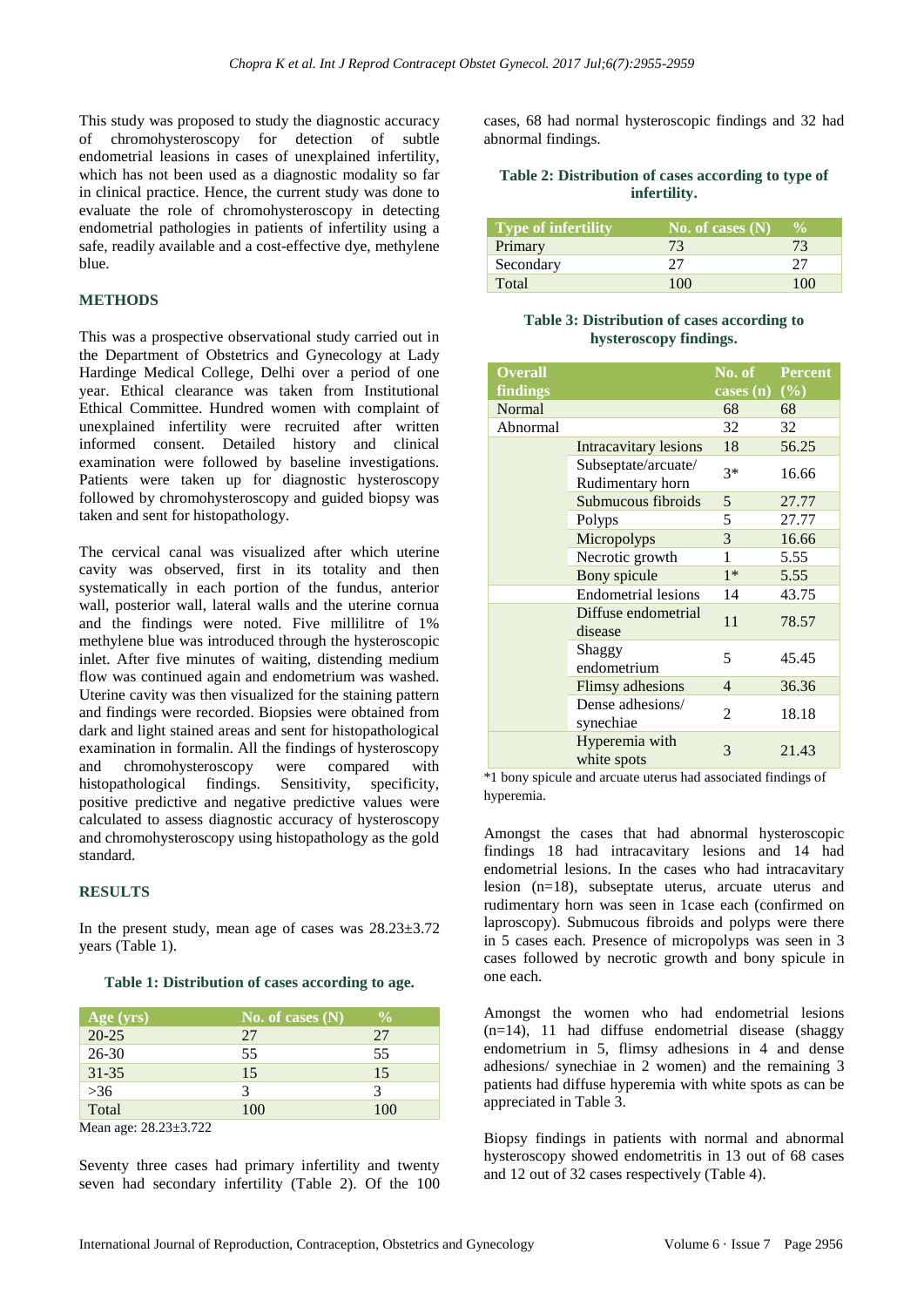# **Table 4: Diagnostic accuracy of conventional hysteroscopy in detection of endometritis.**

| <b>Hysteroscopy</b>  | <b>Histopathological findings</b> |                                | value |
|----------------------|-----------------------------------|--------------------------------|-------|
|                      | Endometritis<br>N(% )             | Normal<br>endometrium<br>N(% ) |       |
| Abnormal<br>$(N=32)$ | 12 (37.50)                        | 20(62.50)                      | 0.48  |
| Normal<br>$(N=68)$   | 13 (19.12)                        | 55 (80.88)                     |       |

Diagnostic accuracy of hysteroscopy in detecting chronic endometritis was sensitivity=48%, specificity=73.33%,

PPV=37.50%, NPV=80.88%, +LR=1.77, -LR=0.34 and AUC=0.607 (Table 7 and Figure 1).

# **Table 5: Distribution of cases according to chromohysteroscopy findings.**

| <b>Chromohysteroscopic</b><br>findings | $\overline{\rm No.}$ of cases $\overline{\rm (N)}$ | $\frac{6}{10}$ |
|----------------------------------------|----------------------------------------------------|----------------|
| Light stain                            | 56                                                 | 56             |
| Dark stain                             | 14                                                 | 44             |
| Total                                  | 100                                                | $-10$          |

In Table 5, it was observed that 56 out of 100 cases had light staining of endometrium in comparison to 44 cases which had dark stained endometrium.

# **Table 6: Diagnostic accuracy of chromohysteroscopy in detection of endometritis.**

| <b>Chromohysteroscopy</b> | <b>Histopathological findings</b> |                            | P value |
|---------------------------|-----------------------------------|----------------------------|---------|
|                           | Endometritis $N(\%)$              | Normal endometrium $N$ (%) |         |
| Dark stain $(N=44)$       | 22(50)                            | 22 (50)                    |         |
| Light stain $(N=56)$      | 3(5.35)                           | 53 (94.65)                 | 0.000   |

#### **Table 7: Comparison of various statistical parameters of chromohysteroscopy and hysteroscopy.**

| <b>Statistical</b><br>parameters | <b>Chromohysteroscopy</b> | <b>Hysteroscopy</b> |
|----------------------------------|---------------------------|---------------------|
| Sensitivity                      | 88%                       | 48%                 |
| Specificity                      | 70.66%                    | 73.33%              |
| Positive<br>predictive<br>value  | 50%                       | 37.50%              |
| Negative<br>predictive<br>value  | 94.60%                    | 80.88%              |
| Positive<br>likelihood<br>ratio  | 2.99                      | 1.77                |
| Negative<br>likelihood<br>ratio  | 0.16                      | 0.34                |
| Area under<br>ROC curve          | 0.793                     | 0.607               |

Histopathology of biopsy tissue from these dark stained areas (Figure 2) showed endometritis in 50% (22 out of 44 cases) and normal endometrium in 50% (22 out of 44) cases. Rest 56 cases had light staining pattern (Figure 3) on chromohysteroscopy. Their biopsy samples showed chronic endometritis in 5.35% (3 out of 56) cases and remaining 94.65% had normal endometrium on histopathology (Table 6). Based on this data diagnostic accuracy of chromohysteroscopy in detecting chronic endometritis was sensitivity=88%, specificity=70.66%, PPV=50%, NPV=94.6%, +LR=2.99, -LR=0.16 and AUC=0.793 (Table 7 and Figure 1).



**Figure 1: Comparison of ROC curves of hysteroscopy and chromohysteroscopy.**



**Figure 2: Dark staining of endometrium with unstained polyp on chromohysteroscopy.**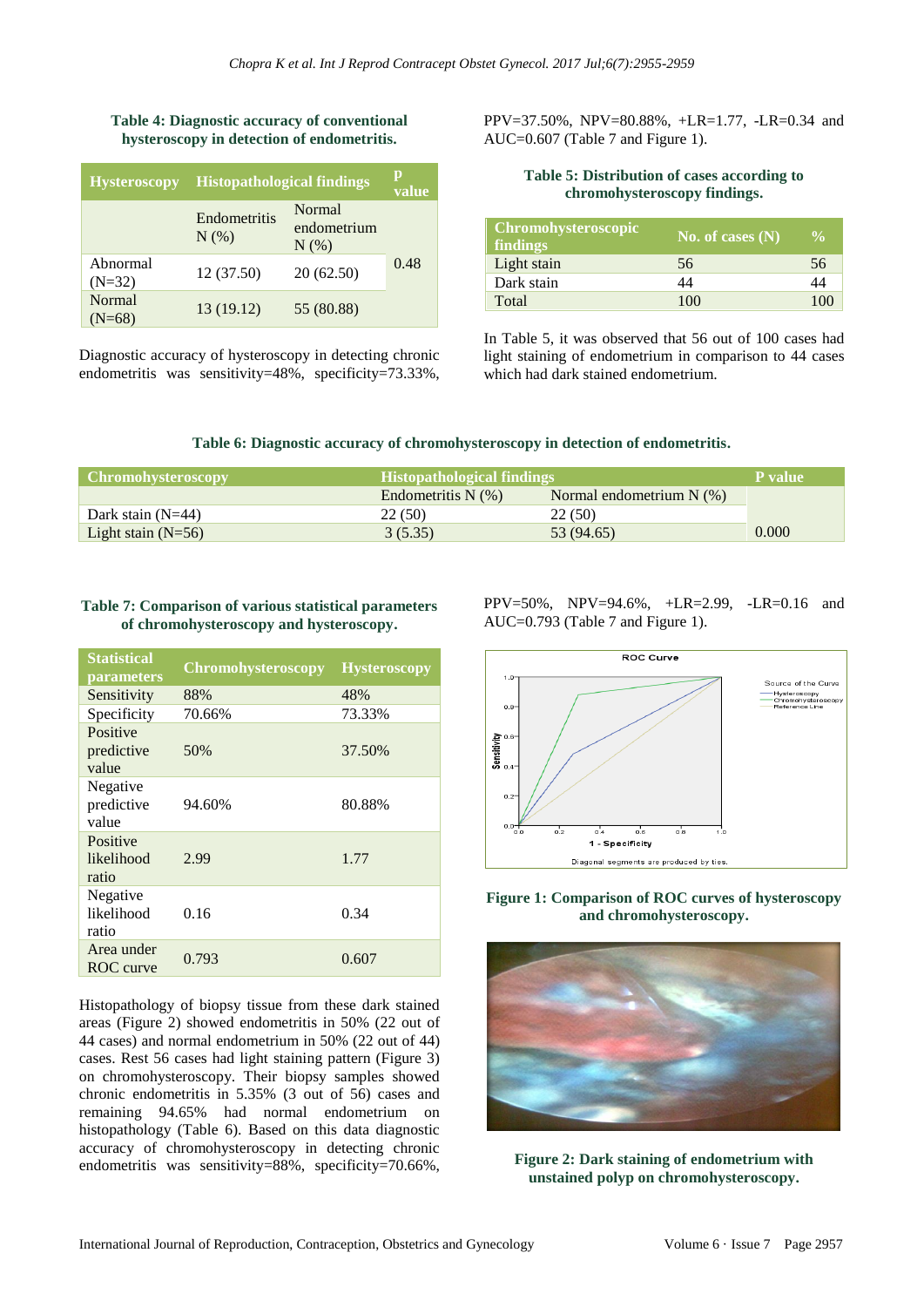

**Figure 3: Light staining of endometrium on chromohysteroscopy.**

#### **DISCUSSION**

Hysteroscopy enables the gynaecologists to detect intrauterine lesions but there are certain instances where the diagnostic accuracy of the gross observations is not sensitive or specific enough. This led to the birth of chromohysteroscopy technique with the belief that it would help in early and accurate detection of pathologies of the endometrium.

In the present study, mean age of cases was 28.23±3.72 years. Maximum number of cases was in the range of 26- 30 years. This finding is in accordance with other studies on chromohysteroscopy (La sala GB, Safali et al and Deveci et al).<sup>4-6</sup> In these studies, mean age also corresponds to 27-29 years.

Majority of cases were of primary infertility (73%) and rest 27% had secondary infertility. The mean duration of infertility in cases was 6.97±3.80 yrs with minimum duration of 1 year and maximum of 18 yrs. Present study is comparable to study of La Sala GB 1998 in which duration of infertility ranged from 2-10 years with a mean of 5.6 years. $4$ 

The diagnostic accuracy of hysteroscopy for detection of endometrial lesions in present study was sensitivity=48%, specificity=73.33%, PPV=37.50%, NPV=80.88%. Micropolyps in our study was seen in 3 cases out of 100 and all had endometritis on histopathology. Cicinellie et al stated that micropolyps were always associated with stromal edema, endometrial thickening and focal or diffuse periglandularhyperemia.<sup>7</sup> This study aimed to describe these lesions and evaluate their inflammatory significance by comparing hysteroscopic and histological findings. 820 women underwent hysteroscopy and endometrial biopsy. Sensitivity, specificity, positive and negative predictive values and accuracy of micropolyp's presence, for the diagnosis of chronic endometritis were calculated as 54%, 99%, 94% and 89% respectively. So, it was concluded that presence of endometrial micropolyps at fluid hysteroscopy is significantly associated with endometrial inflammation and can be considered as a reliable diagnostic sign for this pathology.

Diagnostic accuracy of chromohysteroscopy for detection of endometrial lesions in patients with unexplained infertility in our study was sensitivity=88%, specificity=70.66%, PPV=50%, NPV=94.6%. Similarly, Tansu K et al assessed the role of chromohysteroscopy in evaluation of endometrium in patients with at least two consecutive IVF failures (recurrent IVF failure cases) despite good quality embryo transfer.<sup>8</sup> Sixty four patients in whom conventional hysteroscopy did not show any apparent endometrial pathology were included in the study and all underwent chromohysteroscopy. Diffuse light blue staining was considered normal. Focal dark blue staining above the internal cervical ostium regardless of size and number of stained areas were considered positive findings. The study group was grouped according to the staining characteristics. Group I included 22 patients in whom focal dark staining was observed. Group II included 41 patients in whom diffuse light blue staining without dark areas was observed. Histopathological examination revealed 9 cases of endometritis in group I (40.9%). On the other hand, four cases of endometritis were diagnosed in group II (9.7%). There was a statistically significant difference in the incidence of endometritis between two groups (p=0.007). The power of dark staining for detection of endometritis was calculated as follow: sensitivity 69.2%, specificity 74%, positive predictive value 40.9% and negative predictive value 90.2%. Thus, it was observed that on chromohysteroscopy, diffuse light blue staining without dark areas strongly suggested a normal endometrium free of endometritis and focal dark blue staining signified areas of endometritis. It was concluded in this study that chromohysteroscopy improved the efficacy of hysteroscopy in recurrent IVF failure and it was suggested that diffuse light blue staining without dark areas signified a normal endometrium free of endometritis. Thus, our figures are comparable to study on chromohysteroscopy in IVF failure by TansuKucuk et al. 8

Chromohysteroscopy is thus, a novel technique that has not been pursued much, but appears to have potential in improving the efficacy of conventional hysteroscopy by detecting the missed endometrial pathologies. It was hypothesized that chromohysteroscopy would decrease the inter-observer variations during hysteroscopy and would increase its accuracy in detection of endometrial diseases.

To the best of our knowledge and extensive search of literature is the first study of application of chromohysteroscopy in infertility patients and we found that chromohysteroscopy increases the accuracy of conventional hysteroscopy in detecting endometrial pathologies and strongly excluding those free from endometrial disease. We also found that it is a useful adjunct that facilitated quick detection of endometrial lesions and minimized inter observer variation. Most of IVF-ET programs continue to perform HSG and hysteroscopy only for assessment of the uterine cavity in